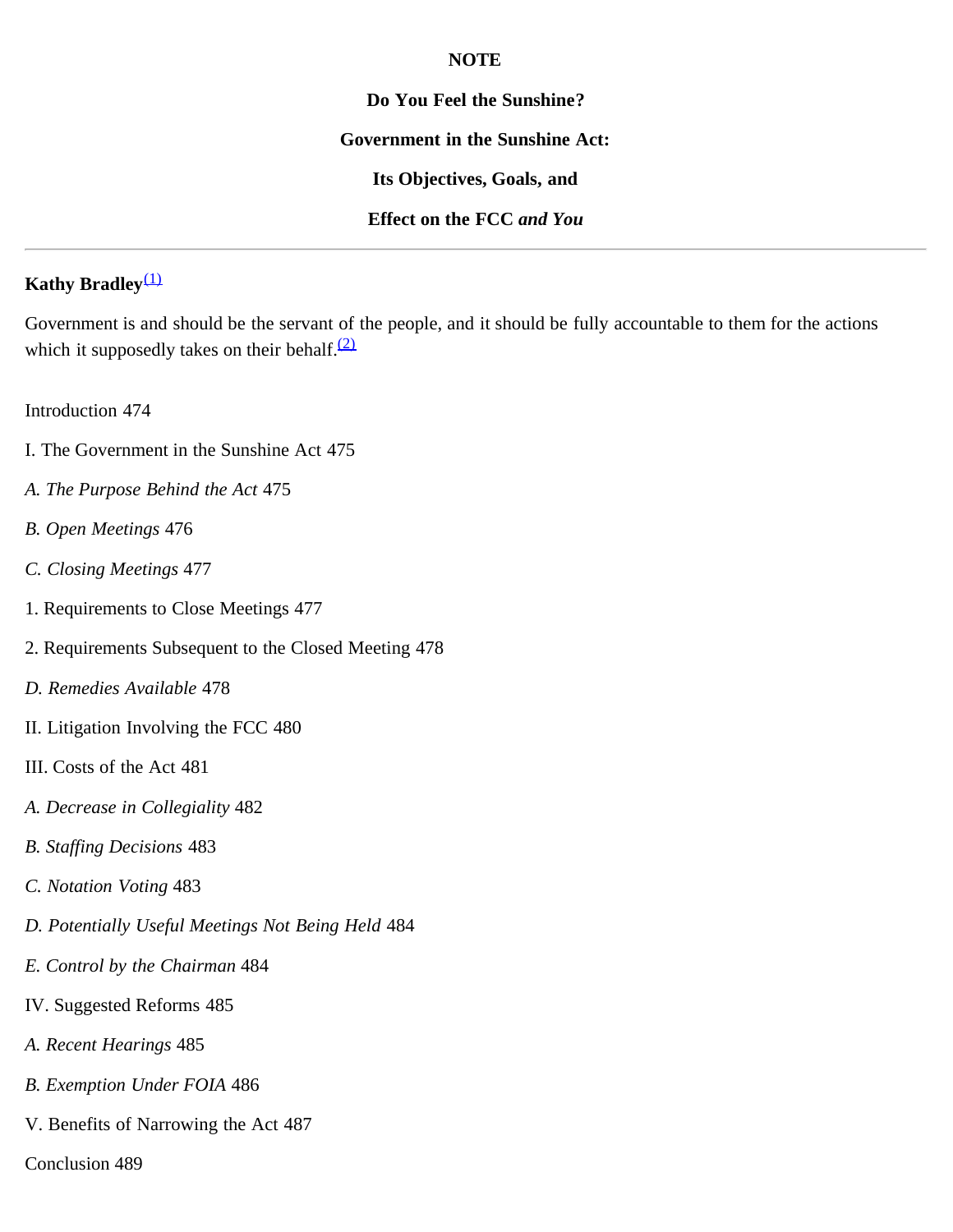# **Introduction**

"Publicity is justly commended as a remedy for social and industrial disease. Sunlight is said to be the best disinfectant and electric light the most efficient policeman."<sup>(3)</sup> Justice Brandeis' words, so often quoted in reference to the Government in the Sunshine Act (Sunshine Act or the Act), identify the goals set forth by Congress in implementing the Act. The Sunshine Act provides for open meetings of government agencies and the prohibition of *ex parte* communications by agency personnel in connection with adjudicatory hearings.  $(4)$  The policy behind the Act is to allow the public as much access to information regarding the decisionmaking processes of the federal government as is practicable, or in other words, the "government should conduct the public's business in public."<sup>(5)</sup> While the primary purpose of the Act is to provide the public with information, this right must be balanced with the protection of individual privacy rights, and should allow the government the ability to continue to carry out its responsibilities efficiently. $\frac{(6)}{6}$  $\frac{(6)}{6}$  $\frac{(6)}{6}$ 

Based on one source, the severity of the changes mandated, at least as related to core administrative processes of numerous agencies, ranks the Act "among the most sweeping enactments in the history of the Federal administrative establishment." $(7)$  Now in its twentieth year, the Sunshine Act has not come without significant costs. This Note discusses how those costs, such as a decrease in collegial decisionmaking, staff level decisions, and increased notation voting, outweigh the benefits of the Act in fostering public understanding. Since the Act does reduce significantly the temptation by agencies to make decisions in complete secrecy and without explanation, this Note argues only that the Act be narrowed to allow the Federal Communications Commission (FCC or the Commission) and other agencies to operate in the same ways as Congress and Federal courts, through open and frank discussion of issues. This Note argues that by narrowing the Act to allow for predecisional debate among agency commissioners, public welfare is heightened because the FCC, as well as other agencies, will make better informed decisions.

# **I.The Government in the Sunshine Act**

#### *A. Purposes Behind the Act*

The Sunshine Act, passed in 1976, came in an era when disillusion and distrust of government was high. Vietnam had just come to an end and Watergate was fresh in the minds of the American public. By 1972, almost two-thirds of Americans believed that those in government were acting in their own self-interest rather than acting in the best interest of the country. $\frac{(8)}{8}$  $\frac{(8)}{8}$  $\frac{(8)}{8}$  The public was not aware of many government activities and much of the information received by the public was information selected for public announcement by the government.  $\frac{(9)}{2}$  $\frac{(9)}{2}$  $\frac{(9)}{2}$ 

In response to the disillusion and dissatisfaction with government, Congress began to expand open government first with the Freedom of Information Act (FOIA) and the Federal Advisory Committee Act (FACA), then by passing new laws including the Sunshine Act. At the time of the enactment of the Sunshine Act, open-records-and-meeting laws existed in most of the states.<sup>(10)</sup> The open-meetings requirement of the Act, discussed *infra* Part I.B., was designed to allow the public to view firsthand the government process thereby increasing "public understanding of administrative decisionmaking processes." $(11)$  In theory, "people are able to gain a better understanding of the thought process behind government actions and to ensure that their concerns have been considered" through this public viewing.<sup>[\(12\)](#page-8-0)</sup>

### *B. Open Meetings*

The Act requires every portion of every meeting of an agency, including the FCC, to be open to public observation. $\frac{(13)}{(13)}$  $\frac{(13)}{(13)}$  $\frac{(13)}{(13)}$ A "meeting" is defined as deliberations which include the number of individuals required to make decisions on behalf of an agency, and result in disposition of agency business.  $(14)$  Members of agencies are not allowed to conduct agency business unless it is in accordance with the provisions of 5 U.S.C. 552b. $\frac{(15)}{15}$  If the commission members hold a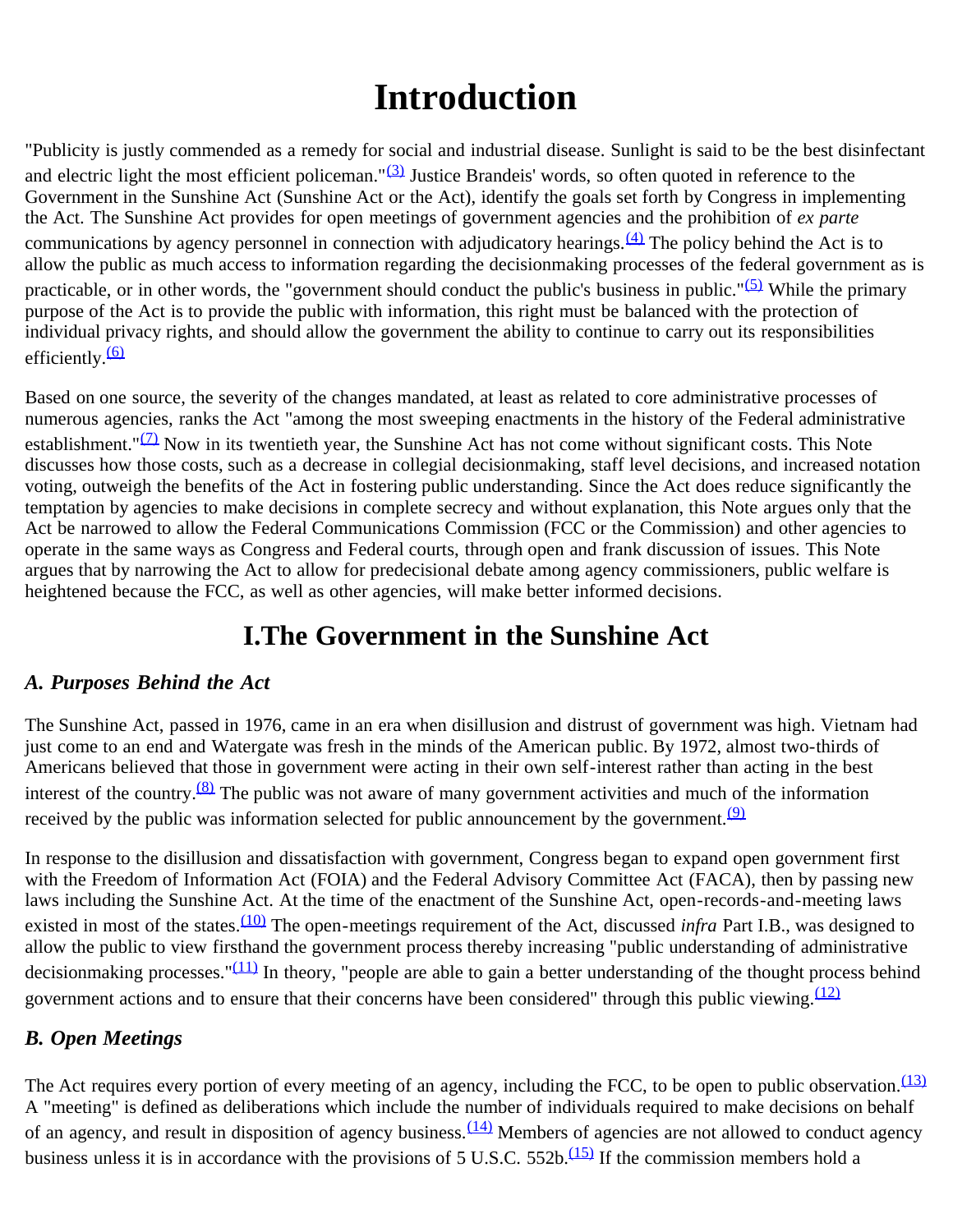meeting, the agency must make a public announcement of the time, place, and subject matter of the meeting, as well as whether the meeting is to be open or closed, at least one week prior to the meeting.  $(16)$  In essence, this means that the five commissioners of the FCC may not discuss agency business when three or more commissioners are in each other's presence. For instance, if two commissioners are speaking about an issue which will be addressed by the FCC in the near future and a third commissioner joins the conversation, the three commissioners violate the Act. $(17)$  The commissioners may only discuss the matter with each other after giving public notice of the meeting.  $(18)$ 

### *C. Closing Meetings*

There are ten exceptions or exemptions whereby meetings may be closed.<sup>(19)</sup> However, the standard for closing a meeting is a strict one. "In case of doubt as to whether a portion of a meeting is exempt, the presumption is to be in favor of openness[,] . . . [e]ven if a matter falls within an exemption. . . . " $(20)$  If the public interest requires that the meeting be open, then it must be open.<sup>(21)</sup> Any person is allowed to challenge the closing of a meeting through court proceedings, and the burden of proving that the closing is valid rests with the agency. $(22)$ 

#### **1. Requirements to Close Meetings**

If the commissioners of an agency choose to close a meeting, believing the contents of the meeting fall within one of the exemptions, a majority of the commissioners must vote to do so. $\frac{(23)}{(23)}$  The vote of each commissioner must be recorded and made available within one day of the vote,  $(24)$  so the general public will be aware of a commissioner's stance on openness.  $(25)$  In addition, if a portion of a meeting is to be closed, the agency must make available a full written explanation of its actions in closing the meeting.<sup>(26)</sup> This explanation should contain under which exemption the closing falls, as well as the factors used in the determination to close the meeting, and how the discussion falls within the exemption.  $(27)$  The explanation "should in every instance be as detailed as possible without revealing the exempt information." $(28)$ 

#### 2. Requirements Subsequent to the Closed Meeting

The agency must maintain a complete transcript or electronic recording of each closed meeting, to be made available to the public after the meeting.<sup>(29)</sup> The transcript or recording must include the discussion of all items on the agenda, as well as the identity and testimony of any person testifying at the meeting, excluding only those items that are covered under the exemptions.<sup>(30)</sup> In place of deleted material, the agency must give a written explanation of the reason for the deletion and the section of the statute that allows the deletion. $(31)$ 

These transcripts are to be made available to the public at the cost of duplication and, if the public interest so requires, the transcripts must be made available at no charge.<sup>(32)</sup> Furthermore, the agency must keep a complete, verbatim copy of the transcript or recording for at least two years after the meeting or until one year after the conclusion of any agency proceeding addressed in the meeting.<sup>(33)</sup> At the time of the enactment of the Sunshine Act, it was assumed that once a closed meeting was held, most or all of it would turn out to be nonexempt, and the transcript would be made available in lieu of attending the meeting. $(34)$ 

### *D. Remedies Available*

Any person who believes an agency is in violation of the Sunshine Act may bring action against that agency in federal court. $(35)$  However, the action must be brought within sixty days after the meeting in which the alleged violation took place, and must be brought in the District of Columbia, in the district where the agency has its headquarters, or in the district where the meeting was held. $\frac{(36)}{2}$  $\frac{(36)}{2}$  $\frac{(36)}{2}$ 

There are few remedies available for someone alleging a violation of the Act. The district court may enjoin the agency from committing similar violations in the future, or may release portions of the transcript of the meeting that were not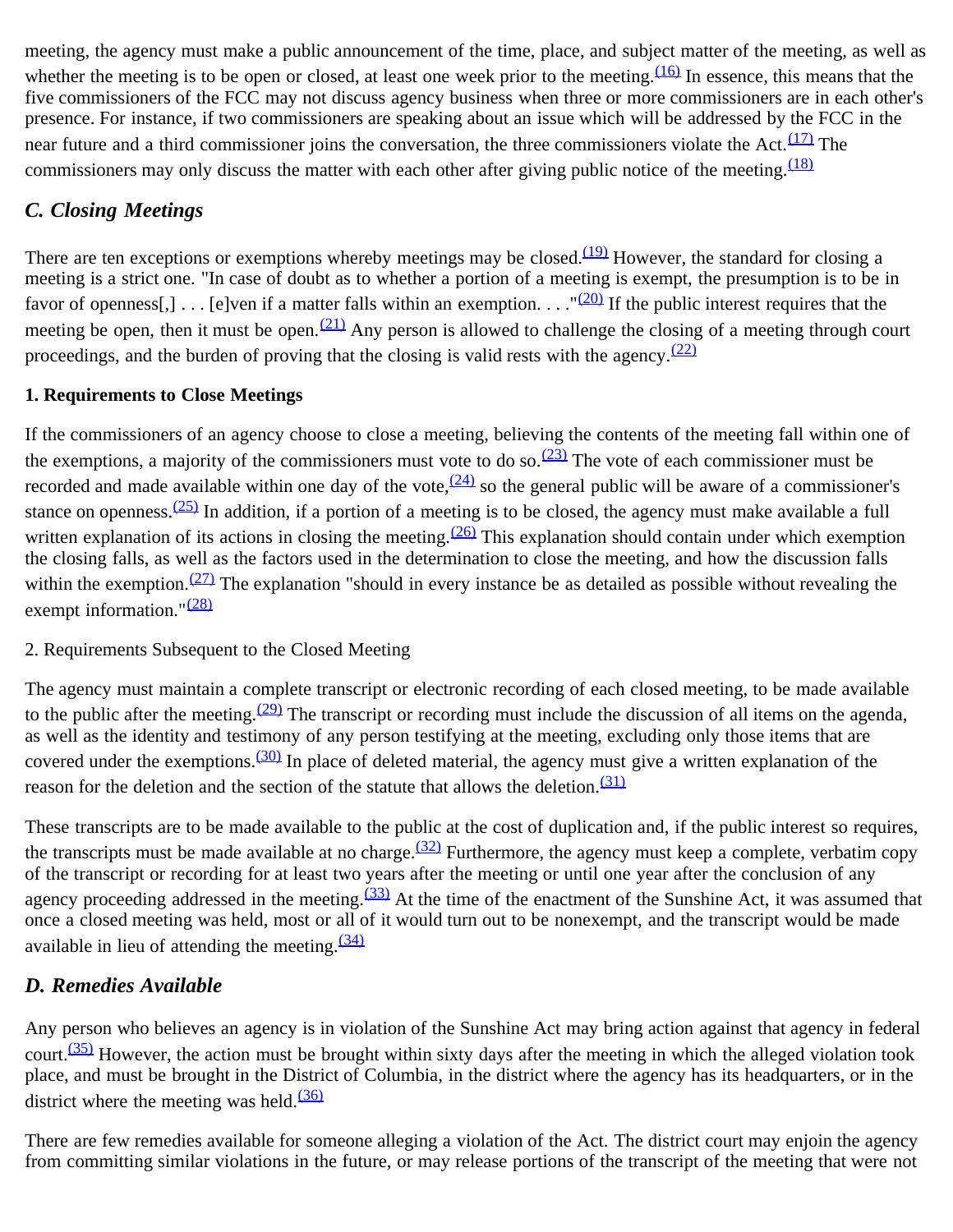authorized to be withheld.<sup>(37)</sup> A federal court having jurisdiction only on the basis of the Sunshine Act may not "set aside, enjoin, or invalidate any agency action (other than an action to close a meeting or to withhold information under this section) taken or discussed at any agency meeting out of which the violation of this section arose." $(38)$  In essence, the only real remedy available to plaintiffs is finding out what happened at the meeting.  $(39)$ 

In addition, the court may assess reasonable attorney fees and other litigation costs against any party who substantially prevails in an action, but fees may only be assessed against the plaintiff when the court determines that the action brought was primarily for frivolous or dilatory purposes. $(40)$  In assessing costs against an agency, the costs may be assessed against the United States. $\frac{(41)}{41}$  $\frac{(41)}{41}$  $\frac{(41)}{41}$ 

When one considers the remedies available to plaintiffs, it is easy to see why many individuals would not bring an action against an agency. It would be costly and the only real benefit available to plaintiffs will be viewing the information from the meeting. It is hard to imagine a situation in which an ordinary citizen would be so interested in the business of the FCC or any other agency that he or she would incur such substantial costs, not to mention that the suit would most likely have to be brought in Washington, D.C., since few, if any, meetings are held outside the FCC's headquarters. In fact, few have brought suit against the FCC.

# **II.Litigation Involving the FCC**

The FCC has not often been required to defend its actions in closing a meeting. In the landmark case of *FCC v. ITT World Communications, Inc.*, <sup>(42)</sup> the Supreme Court for the first time considered an issue relating to the Sunshine Act. ITT, a telecommunications carrier, brought suit alleging that the FCC's negotiations with foreign officials, through the telecommunications committee of the FCC, were in violation of the Sunshine Act. According to the court record, at the time of the negotiations, ITT and another American corporation were the only corporations providing overseas record telecommunications and were opposed to the entry of new competitors. The Court held that these negotiations were "consultative process sessions," and that "[s]uch deliberations lawfully could not `determine or result in the joint conduct or disposition of official agency business' within the meaning of the Act." $(43)$ 

In other cases, the FCC was challenged for closing a meeting based on exemption ten,  $(44)$  for using notation voting to dispose of agency business,  $\frac{(45)}{2}$  and for not complying with the Sunshine Act's notice requirement for meetings.  $\frac{(46)}{2}$  The courts decided in favor of the FCC in all of these cases. The most negative decision against the FCC involved the court striking down the FCC's stricter standard concerning the definition of "meeting." $(47)$  The fact that the FCC in the past has faced few challenges suggests that the FCC has been very open in making decisions, and further suggests that the Act has beneficial effects. However, the larger question is whether the broadness of the Act and its resulting benefits, outweigh the substantial costs to the decisionmaking process.

# **III.Costs of the Act**

When the Sunshine Act was adopted, the Act's proponents determined that added costs would be minimal. For instance, the House Committee on Government Operations estimated that the extra cost to agencies would be minor, and saw most of the costs coming through administrative and clerical expenses. The committee assumed that most agency meetings would be open to the public and would therefore not require transcripts or electronic recordings. $\frac{(48)}{9}$  A 1984 report showed that the monetary costs of the Act were, in fact, slight. $\frac{(49)}{(49)}$  Furthermore, it is reasonable to assume that administrative costs have not increased tremendously over subsequent years.

However, there are larger costs, not just monetary in nature, that are drawbacks which must be seriously considered when determining whether the Act achieves its original purpose without serious detrimental effects. From the agency perspective, increased costs were not viewed as coming in monetary terms, but in terms of greater costs to effectiveness and sound decision making.<sup> $(50)$ </sup> In reality, costs have come in the form of decreased collegial decisionmaking, policy being determined by the staffs of commissioners, as well as trial runs by the commissioners'

 $(51)$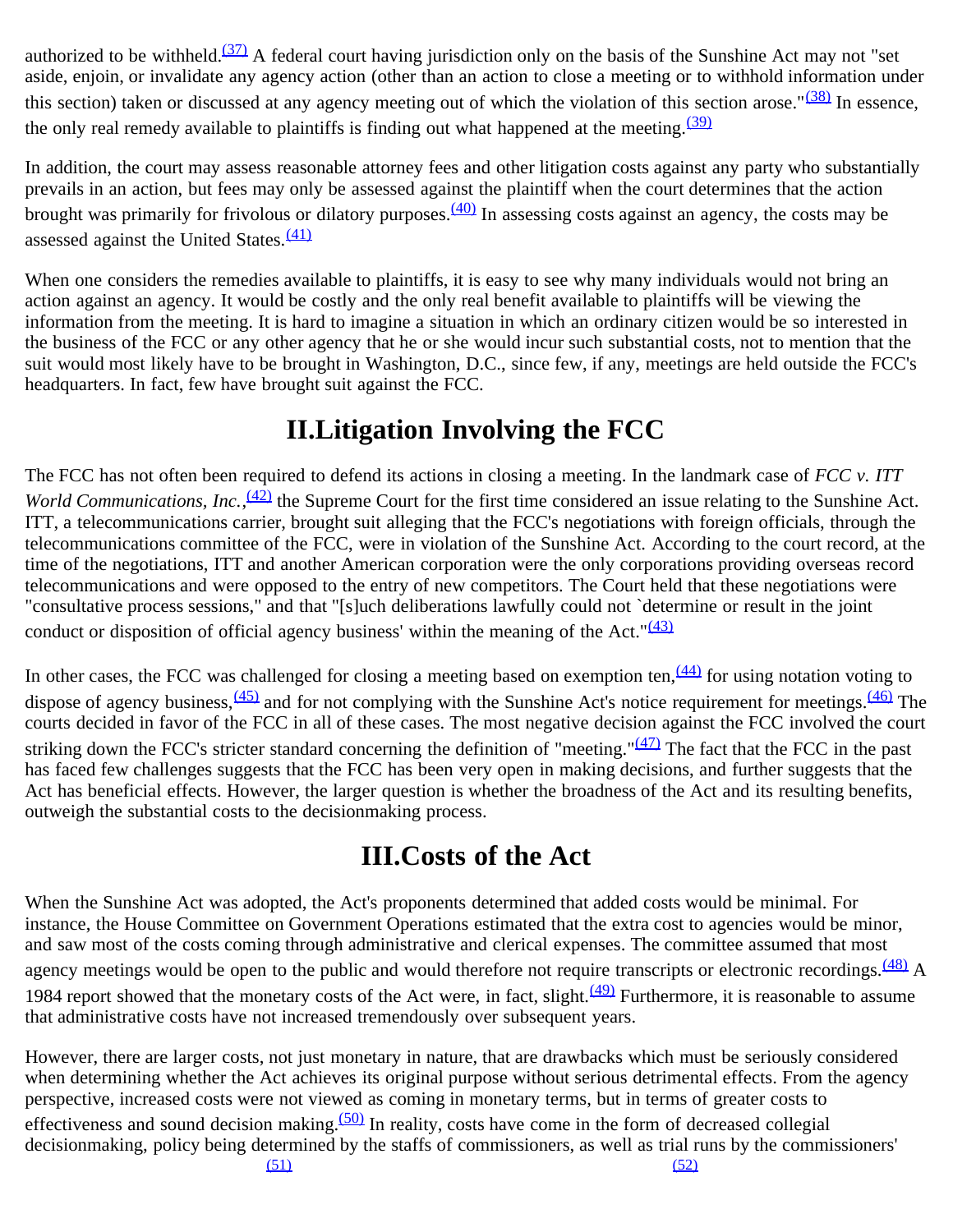staffs for formal open meetings. Furthermore, there is more use of notation voting, as well as fewer potentially useful discussions being held, and more concentration of power in the hands of the chairman.

### *A. Decrease In Collegiality*

The biggest problem most see with the Sunshine Act is that it decreases collegiality in the decisionmaking process. Collegial decisionmaking is based on the view that those who head an agency will be open and frank in debating their conflicting views.<sup>(53)</sup> However, many commissioners are unwilling to put forth views in an open forum for fear that they may seem uncertain or uninformed about their decisions.  $(54)$  Because of their fear that they will expose their ignorance or uncertainty on an issue, commissioners "disguise their uncertainty with stilted and contrived discussions that greatly impede the kind of frank exchange of views that is essential to high quality decisionmaking by a collegial body." $(55)$  The reason that agencies have a number of commissioners is that the interchange of differing ideas about public policy issues among the commissioners will lead to "a collective maturing judgment," which in turn will lead to the best result.<sup>(56)</sup> The implementation study completed seven years after the adoption of the Act found that there was a shift in decisionmaking away from collegial processes and toward segmented individual processes.<sup>(57)</sup> The study found various explanations for this, including increased notation voting and a resulting decline in the importance of meetings in making decisions, and a sense that collegial bodies are impaired in the performance of the agency leadership responsibilities placed on them by the statute.<sup>(58)</sup> Since a commissioner may not discuss or debate with all of her colleagues, she will often turn to discussions with staff members.

#### *B. Staffing Decisions*

Under the Act, the staffs or assistants to commissioners are not considered to be a "collegial body" and therefore are allowed to meet and discuss agency business freely.<sup> $(59)$ </sup> Meetings of staff members began taking place with more frequency after the Sunshine Act was adopted. $(60)$  These meetings theoretically allow a commissioner to gauge the views of other commissioners before an open meeting, but since a commissioner gains much of his knowledge through secondary discussions with staff members after their consultation with the staff members of other commissioners, decisionmaking and, ultimately, policymaking take place at a lower level, creating a breakdown in the communication lines among commissioners.<sup>(61)</sup> Furthermore, a staff member feels obligated to reflect the views held by his or her commissioner and is often not willing to change that view based upon the views of other members' staffs.<sup>(62)</sup> There is more flexibility in changing a commissioner's mind when all commissioners are present in an open debate.<sup>[\(63\)](#page-11-10)</sup> Members are chosen because of their expertise and the Sunshine Act cannot facilitate the public interest when decisions are made by commissioners based on staff information.

### *C. Notation Voting*

Many decisions are made by commissioners through notation voting without deliberation or discussion. Notation voting is sometimes used to dispose of matters which are of slight significance and which would require too much time on the meeting agenda.<sup> $(64)$ </sup> However, notation voting is also used to avoid discussing matters in open meetings.<sup>(65)</sup>

The use of notation voting was upheld in *Communications Systems, Inc. v. FCC*.<sup>(66)</sup> The court held that the FCC's use of notation voting was proper, and stated that "[n]otation voting enables Government agencies to expedite consideration of less controversial cases without formal meetings. . . . If all agency actions required meetings, then the entire administrative process would be slowed--perhaps to a standstill." $(67)$  The use of notation voting is yet another sign that the collegial process has broken down to a great extent under the Act.

### *D. Potentially Useful Meetings Not Being Held*

Another problem under the Act is avoiding useful discussion. There is some indication that useful discussions may be avoided because those not subject to the Act are reluctant to discuss matters in a public forum. Additionally, there is some evidence to suggest that those not subject to the Act are reluctant to engage in closed meetings when classified or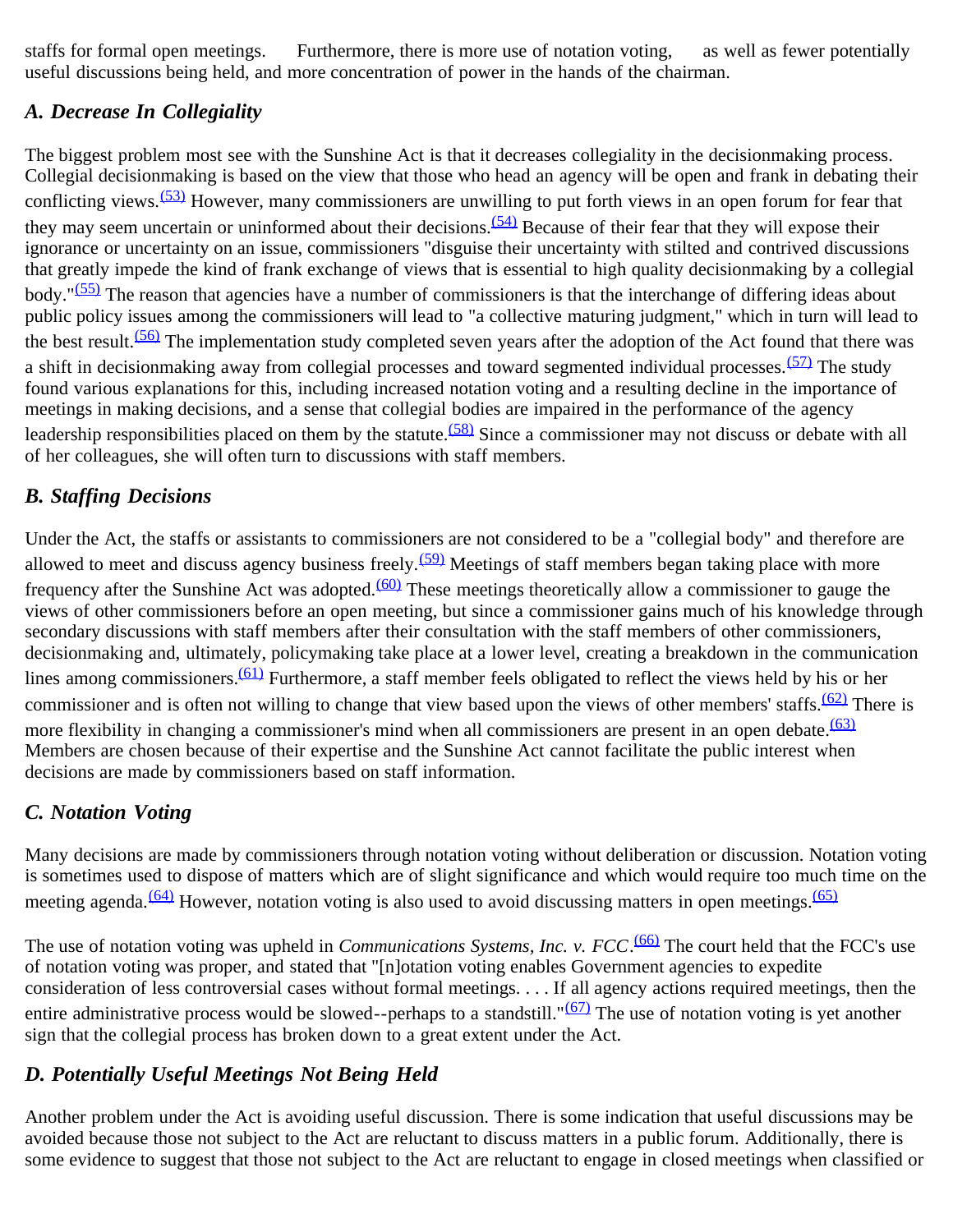sensitive material is involved. $(68)$ 

In *ITT*, discussed *supra* Part II, the court held that meetings between the telecommunications committee and foreign governments were not "meetings" within the definition of the Act. $(69)$  In deciding this case, the Supreme Court may have been aware of the potential problems the FCC would face during negotiations with foreign governments if it was required to disclose the negotiations to the public.

#### *E. Control By the Chairman*

Since the chairman is not allowed to confer with all of his colleagues, he will generally turn to his staff, as previously discussed. This creates a potential problem that the public may get a picture of the agency through the chairman's eyes only. The temptation to confer only with his staff is especially strong when the chairman is under time pressure, which is generally the case when the chairman is asked to speak before congressional committees. $(70)$  It would be difficult for the chairman to circulate his testimony to all of the commissioners one-by-one, take their individual suggestions into account, then recirculate the testimony again prior to the hearing.<sup>(71)</sup> The chairman is often expected to testify before Congress, and without the potentially differing views of the other commissioners, the public gains a view of the Commission based upon only one member. This certainly does not help the public gain a better understanding of how the Commission makes decisions.

# **IV.Suggested Reforms**

#### *A. Recent Hearings*

The Sunshine Act has generated some controversy since its enactment, but has recently been in the news as a result of hearings held on the Act. One of the most fervent supporters of reform to the Act is Commissioner Steven M.H. Wallmann of the Securities and Exchange Commission (SEC). In a September 1995 hearing before a special committee of the Administrative Conference of the United States (an independent, nonpartisan group dedicated to reforming federal administrative processes), Commissioner Wallmann stated that he was "an ardent supporter of the act's main goal: enhancing public understanding of agency decision-making through open deliberations."<sup>(72)</sup> However, he added that, except in rare instances, open meetings are "short, scripted and perfunctory events involving no deliberation among agency officials." $(73)$  At the time of the hearings, Wallmann was in a different situation than the FCC commissioners: Because of delays within the executive branch, the SEC, which is supposed to have five commissioners, had only two.

Although the FCC now has five commissioners, it is not impossible for the situation that occurred at the SEC to become a reality at the FCC. When and if this happens, the collegial process suffers even more of a breakdown. Another administrator speaking at the hearing, Chairman Stuart E. Weisberg of the Occupational Safety and Health Review Commission, testified that, at his agency, a quorum consists of two members.<sup>(74)</sup> Because of this small quorum, "commission members historically have been very reluctant to talk to any other member outside of agenda meetings, lest those seeing two members together might think they were violating the act." $(75)$  This is essentially what happened at the SEC; since there were only two commissioners, they were unable to communicate with each other on agency matters without violating the Act and were forced to communicate through their staffs.<sup>[\(76\)](#page-12-4)</sup>

According to Alan C. Campbell, former president of the Federal Communications Bar Association, a relaxation of the definition of "meeting" within the Act would improve the decision making process.<sup>(77)</sup> Along these lines, this Note argues that the Sunshine Act should follow in the footsteps of the FOIA, and allow predecisional deliberations to occur among commissioners, without the need for public viewing.

#### *B. Exemption under FOIA*

In order to allow for frank and open debate, FOIA, under exemption five which pertains to interagency and intra-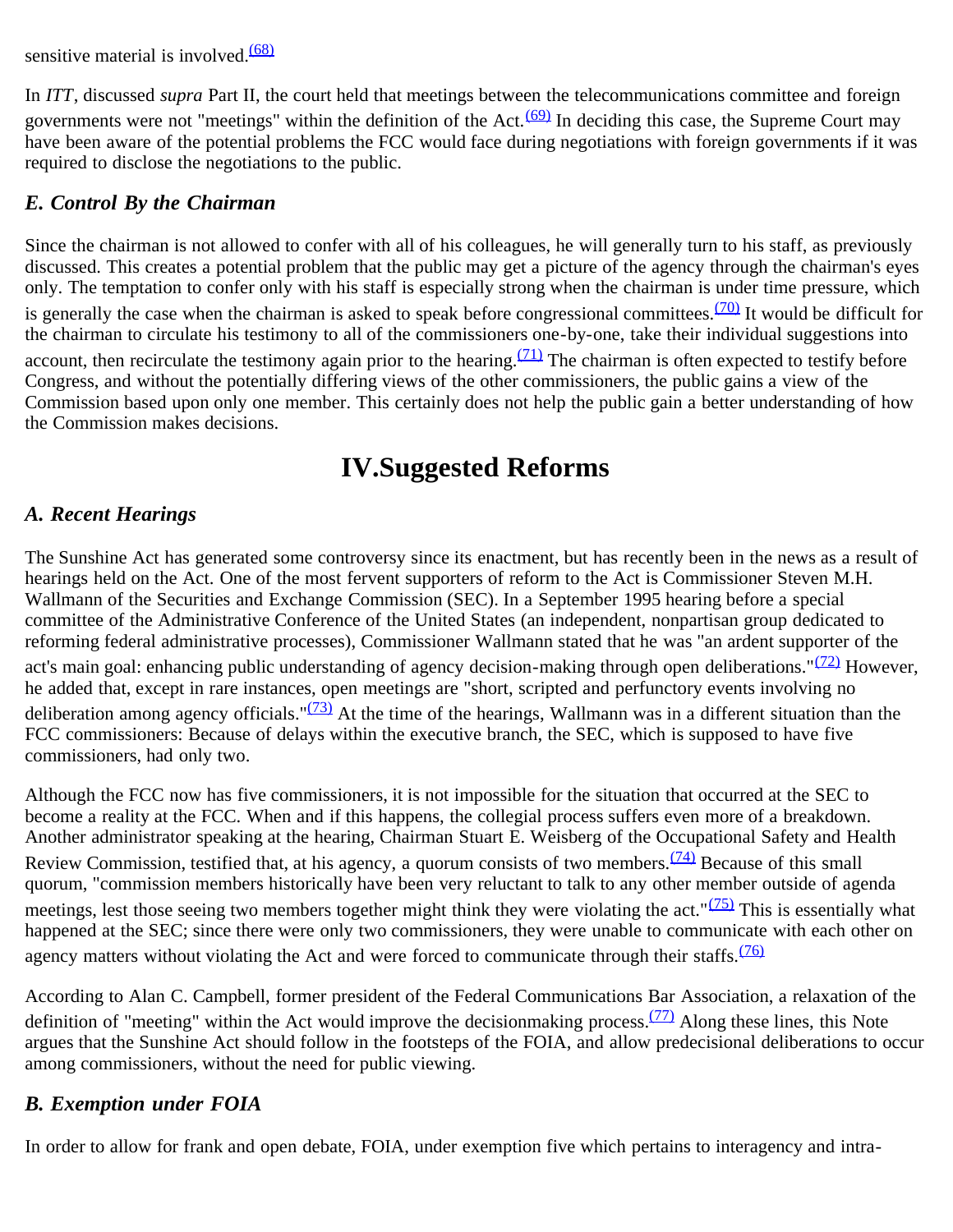agency memoranda, allows protection from public view those communications made in the predecisional deliberations.<sup>(78)</sup> FOIA requires every agency to publish agency rules, procedures, and organizational materials in the Federal Register.<sup> $(79)$ </sup> However, the agencies are not required to publish information which falls under one of the exemptions in 5 U.S.C. 552b. The fifth exemption in FOIA pertains to inter- or intra-agency memoranda or letters that are not be available to anyone outside the agency. However, if another agency is involved in litigation with the agency that prepared the memoranda or letters, the memoranda or letters may be available to that agency.<sup>(80)</sup> The purpose of the exemption was to avoid premature disclosure of agency transactions, and to allow frank and open debate of views within the agency in order to better allow formulation of policies and procedures.<sup>(81)</sup> According to the legislative history, the exemption was intended to exempt disclosure of information when necessary, yet at the same time not permit complete administrative secrecy. $\frac{(82)}{2}$  By adopting an exemption in the spirit of FOIA that would allow predecisional debate, members of the FCC would be able to engage in open deliberations, such as those in which they engaged prior to the adoption of the Sunshine Act.

According to A.A. Sommer, who served as a commissioner of the SEC prior to the Sunshine Act, gatherings around the chairman's table were common, and allowed for discussion with "utmost candor" issues confronting the Commission.<sup>(83)</sup> However, Sommer stated that this type of candor is impossible "in the presence of the press, the public, and members of the staff uninvolved in the matter under discussion." $(84)$  Decisionmaking through open debate is what best serves the public interest. For those affected by the decisions of the FCC, which includes most of the public in cases like the recent debate on children's television, the best solutions arise from informed decisionmaking, which is the purpose behind multimember agencies.

According to the Welborn study, the underlying problem appears to be "that policy and strategic planning and the provision of meaningful direction to the staff commonly require the speculative exploration of sensitive matters at an early stage if there are to be productive results." $(85)$  This is difficult because there are uncertainties as to the dimensions of the problems, the views of staff and other members, and available options. In addition, when the public reacts adversely to tentative "strategic thinking," this makes it even more difficult.<sup>(86)</sup> Therefore, "collective discussions of important matters often do not take place, or they come so late in the process that the positive effects of free collegial interaction are substantially forfeited." $(87)$  Allowing an exemption such as the one under FOIA would encourage the FCC to engage in open debate about sensitive matters without the worry of adverse public reaction to a position the FCC is not going to take.

## **V.Benefits of Narrowing the Act**

One of the problems with the Sunshine Act is that it was designed to protect against an evil that does not appear to have existed at the time of enactment. Proponents of the bill did not cite any evidence or examples in which secrecy in administrative deliberations had given poor results, nor did they argue that the officials in agencies were not trustworthy.<sup>(88)</sup> Instead, they based their decision on the ideal that open government leads to more trust from all.<sup>[\(89\)](#page-12-17)</sup> However, there were no laws enacted, nor are there any now, which require the federal courts or the congressional committees to disclose their deliberations.<sup>(90)</sup> It is reasonable to argue that the Supreme Court and Congress make decisions that are equally as important, if not more important, than government agencies. By allowing predecisional deliberations outside the public eye, agencies such as the FCC are afforded at least some of the protection courts and legislatures are allowed in their deliberations. If the public has the right to know what is happening in the administrative agencies, why not the judicial and legislative branches as well?

In addition, by allowing this limited exemption, the public will get more informed decisions. The current Act is said to protect the public, but the methods by which it institutes protection may actually harm the public overall. The implementation of the Act addressed how government works procedurally, not the substantive concerns of the average voter. $\frac{(91)}{2}$  The Act has little effect on the average person. In fact, journalists and those who do business with the FCC, are those most likely to take advantage of the Act.<sup>(92)</sup> This is evidenced in the discussion of whom it is that generally brings suit against the FCC for violations of the Act.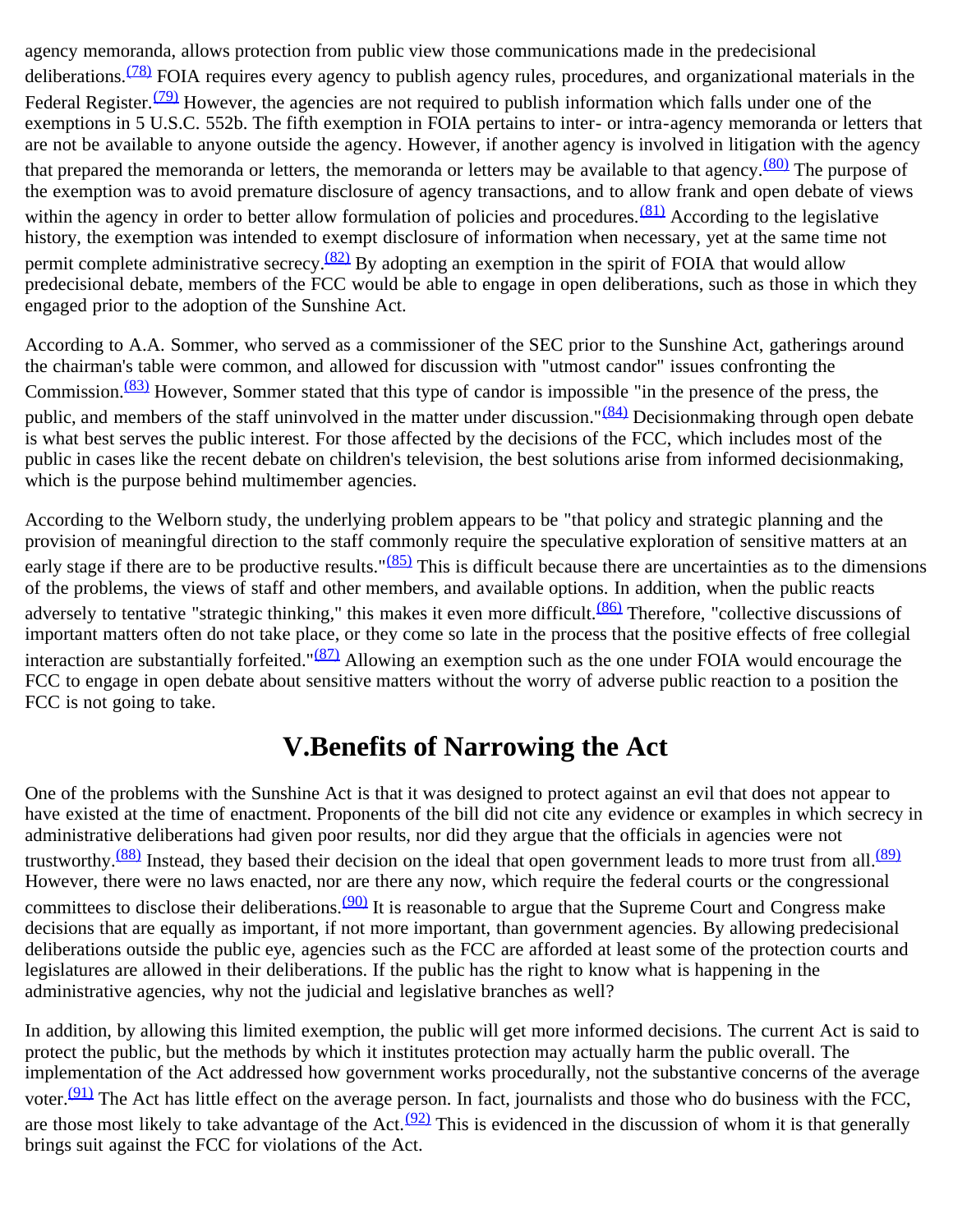The Act was not designed to allow for the public to gain information through the press. However, in a guide to understanding the Act, agencies conducting open meetings are not required to guarantee adequate accommodations for everyone wishing to attend. "The purpose can be adequately served if *some* members of the public are present, particularly if they include representatives of the news media." $(93)$  If the press is the primary target audience for these meetings, the public gains its views through the press. It is certainly true that information through the press can be misleading and ultimately lead to a misunderstanding of the law and a decline in the trust of the government.

What the public gains through this process is sometimes a distorted view of the government. The public is left with short, scripted open meetings, interpreted by the press. People are left with decisions that are not well thought out because commissioners do not discuss them openly in a collegial debate, and the public is sometimes left with a darker view of the government than the Act ever intended. Therefore, by allowing the exemption, nothing is necessarily lost in the way of public understanding. If commissioners explain their decisions in sufficient detail, the press is likely to report more accurate information, therefore facilitating public understanding.

Those who are concerned that the right of the public to know would be compromised by a reform in the Act need only look to the relations among the FCC commissioners. It is unlikely that the commissioners are going to resort to secret compromised views outside of the public eye. Terms are staggered in the FCC and it is often possible for commissioners to be appointed who have differing political views and stances. Allowing predecisional debate will foster the airing of these differences and allow all of the commissioners to arrive at informed decisions.

# **Conclusion**

The Sunshine Act, as a policy for open government, has significant benefits. However, the broad appplication of the Act has created significant costs to the decisionmaking processes of agencies. In order to effectively allow for informed decisions, commissioners must be able to discuss ideas in an open debate without the fear of appearing uncertain or uninformed. A predecisional debate exemption would foster open debate among commissioners. Let the sunshine in, but only where it is necessary, and where the public actually gains some benefit from it.

<span id="page-7-0"></span>1. B.S. Indiana University--Bloomington; candidate for J.D. Indiana University School of Law--Bloomington, 1997.

<span id="page-7-1"></span>2. H.R. Rep. No. 94-880, pt. I, at 2 (1976), *reprinted in* 1976 U.S.C.C.A.N. 2183, 2184.

<span id="page-7-2"></span>3. Louis Brandeis, Other People's Money 67 (1933).

<span id="page-7-3"></span>4. 5 U.S.C. 552b (1994).

<span id="page-7-4"></span>5. S. Rep. No. 94-354, at 1 (1975).

<span id="page-7-5"></span>6. Government in the Sunshine Act, Pub. L. No. 94-409, 2, 90 Stat. 1241 (codified at 5 U.S.C. 552b (1994)).

<span id="page-7-6"></span>7. David M. Welborn et al., *Implementation and Effects of the Federal Government in the Sunshine Act in* 1984 Recommendations and Reports, at 199, 201 (Administrative Conference of the United States: Background Report for Recommendation 84-3).

<span id="page-7-7"></span>8. 133 Cong. Rec. 5177 (1987) (statement of Senator Lawton Chiles, author of the sunshine legislation, on the tenth anniversary of the Sunshine Act). Senator Chiles further stated in his address that "there is no commonsense reason why citizens shouldn't be able to watch how Government spends their money and reaches decisions affecting their businesses, their communities and their future. Citizens cannot hold Government officials accountable if they don't know what those officials are doing." *Id.*

<span id="page-7-8"></span>9. *Id.*

<span id="page-7-9"></span>10. Welborn et al., *supra* note 6, at 202.

<span id="page-7-10"></span>11. H.R. Rep. No. 94-880, pt. I, at 2 (1976), *reprinted in* 1976 U.S.C.C.A.N. 2183, 2184 (citing testimony of Glen O.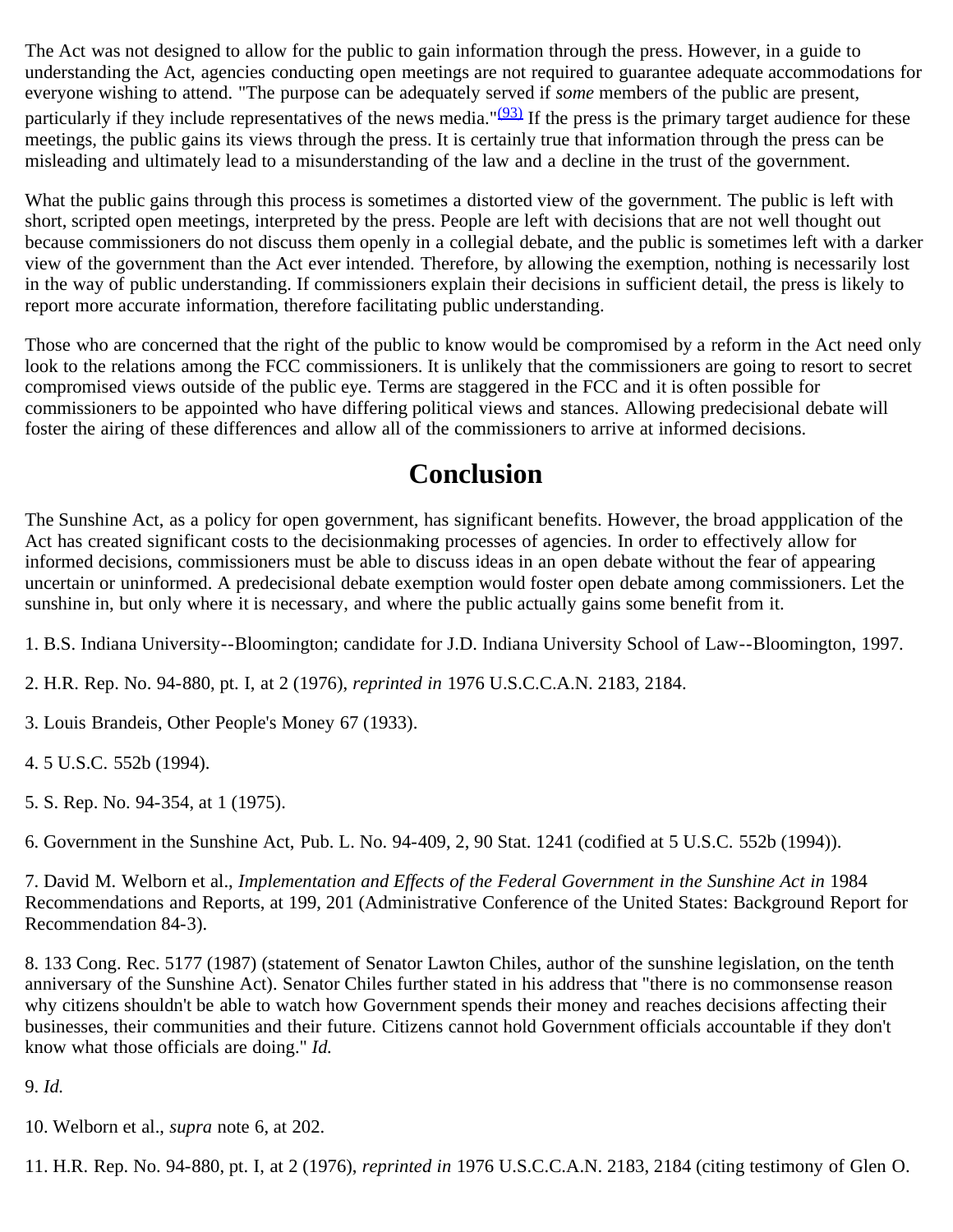Robinson, a former FCC Commissioner, in a hearing before the Government Information and Individual Rights Subcommittee).

<span id="page-8-0"></span>12. 133 Cong. Rec. 5177 (1987).

<span id="page-8-1"></span>13. 5 U.S.C. 552b states:

(a) For purposes of this section--

(1) the term "agency" means any agency, as defined in section 552(e) of this title, headed by a collegial body composed of two or more individual members . . . and any subdivision there-of authorized to act on behalf of the agency;

(2) the term "meeting" means the deliberations of at least the number of individual agency members required to take action on behalf of the agency where such deliberations determine or result in joint conduct or disposition of official agency business. . . .

(3) the term "member" means an individual who belongs to a collegial body heading an agency.

(b) Members shall not jointly conduct or dispose of agency business other than in accordance with this section . . . every portion of every meeting of an agency shall be open to public observation.

*Id*.

The FCC clearly falls within the definition of an agency in this Act, and thus members/commissioners are required to hold open meetings unless they determine that one of the exemptions applies.

<span id="page-8-2"></span>14. 5 U.S.C. 552b(a)(2).

<span id="page-8-3"></span>15. 5 U.S.C. 552b(2).

<span id="page-8-4"></span>16. 5 U.S.C. 552b(e)(1).

<span id="page-8-5"></span>17. Kenneth C. Davis & Richard J. Pierce, Jr., Administrative Law Treatise 5.18, at 219 (3d ed. 1994).

<span id="page-8-6"></span>18. *Id.* 5.18, at 220. Professor Davis further posits that the Government in the Sunshine Act "renders collegiality impossible in a collegial body that heads an agency." *Id.* This argument will be revisited in a later discussion of the effects of the Act.

- <span id="page-8-7"></span>19. These exceptions pertain to:
- (1) national defense and foreign policy;
- (2) personnel rules and practice;
- (3) information explicitly protected from disclosure by statute;
- (4) trade secrets and privileged or confidential commercial information;
- (5) accusations of criminal conduct or the formal censure of an individual;
- (6) information of a personal nature the disclosure of which would be an invasion of privacy;
- (7) investigatory records used in enforcement;
- (8) information generated in the regulation of financial institutions;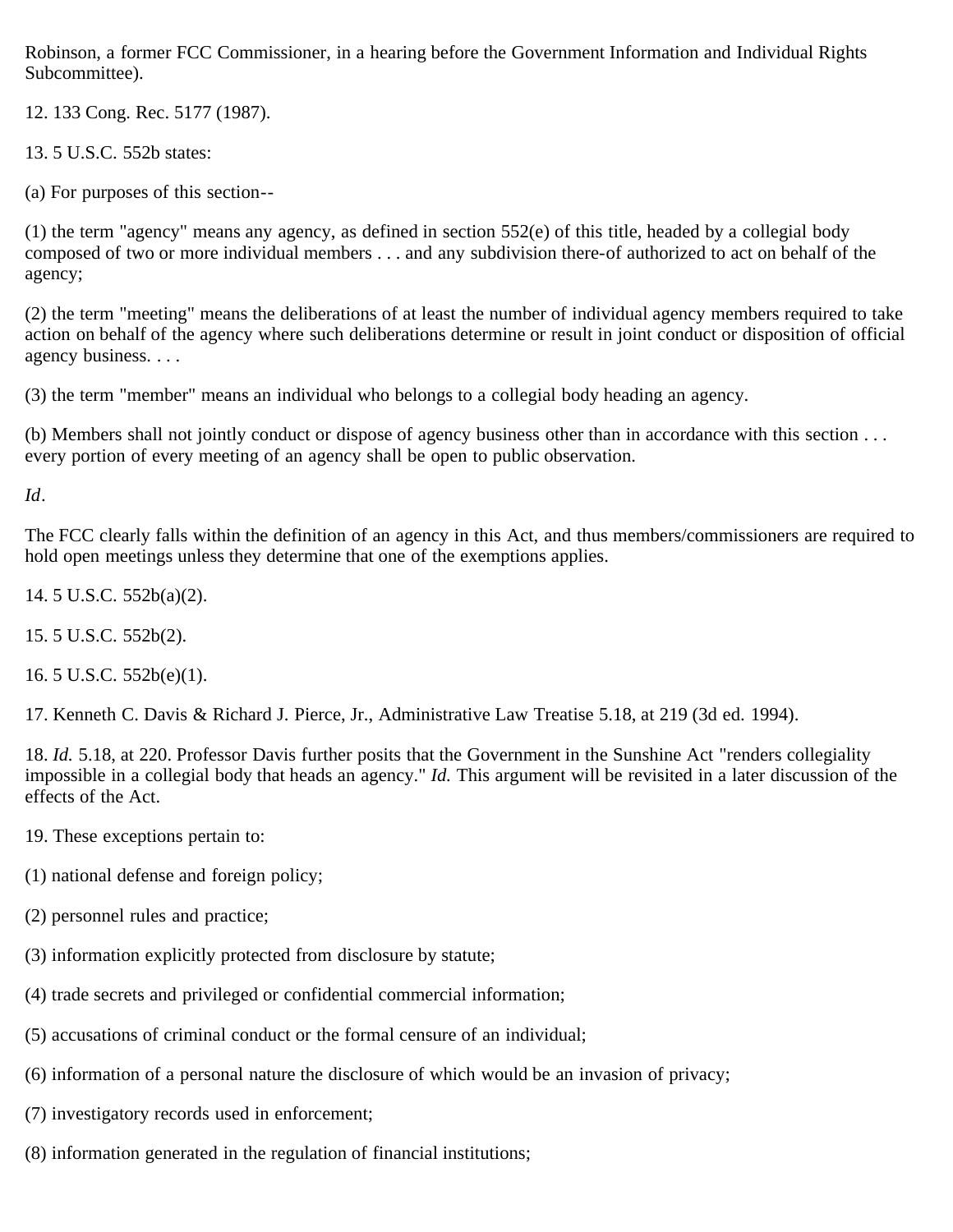(9) material the premature disclosure of which would produce financial speculation or threaten the stability of a financial institution, and that which would "be likely to significantly frustrate implementation of a proposed agency action";

(10) issuance of subpoenas, participation in civil, international or foreign actions or proceedings, and dispositions of adjudicatory matters.

Welborn et al., *supra* note 6, at 201.

<span id="page-9-0"></span>20. H.R. Rep. No. 94-880, pt. I, at 3 (1976), *reprinted in* 1976 U.S.C.C.A.N. 2183, 2185.

<span id="page-9-1"></span>21. *Id.*

<span id="page-9-2"></span>22. *Id.* at 3-4.

<span id="page-9-3"></span>23. 5 U.S.C. 552b(d)(1), states that action to close a meeting "shall be taken only when a majority of the entire membership of the agency . . . votes to take such action."

<span id="page-9-4"></span>24. 5 U.S.C. 552b(d)(3).

<span id="page-9-5"></span>25. H.R. Rep. No. 94-880, pt. I, at 13.

<span id="page-9-6"></span>26. 5 U.S.C. 552b(d)(3).

<span id="page-9-7"></span>27. H.R. Rep. No. 94-880 at 13-14.

<span id="page-9-8"></span>28. *Id.*

<span id="page-9-9"></span>29. 5 U.S.C. 552b(f)(2).

<span id="page-9-10"></span>30. *Id.*

<span id="page-9-11"></span>31. H.R. Rep. No. 880, at 15.

<span id="page-9-12"></span>32. *Id.*

<span id="page-9-13"></span>33. 5 U.S.C. 552b(f)(2).

<span id="page-9-14"></span>34. H.R. Rep. No. 880, at 15.

<span id="page-9-15"></span>35. 5 U.S.C. 552b(h)(1).

<span id="page-9-16"></span>36. *Id.* This is different than the original draft of the proposed bill. In the original bill, an action could be brought in *any* United States district court, allowing the plaintiff to bring an action where she resides or where she has her principal place of business. Concern was voiced about this by House members, fearing that it would "lead to duplicative lawsuits spread across the country covering the same agency meeting or meetings." H.R. Rep. No. 94-880, pt. I, at 17 (citing views of Representative Frank Horton).

<span id="page-9-17"></span>37. 5 U.S.C. 552b(h)(1).

<span id="page-9-18"></span>38. 5 U.S.C. 552b(h)(2). A federal court may provide these remedies if it is a court that is otherwise allowed by law to review agency action. The D.C. Circuit Court of Appeals recognized this in a decision where the plaintiff claimed it was harmed by a closed meeting because it might have sought an emergency stay of an order issued by the defendant. The court noted that "`release of transcripts, not invalidation of the agency's substantive action,' is the remedy generally appropriate for disregard of the Sunshine Act." Braniff Master Executive Council of the Air Line Pilots Ass'n Int'l v. Civil Aeronautics Bd., 693 F.2d 220, 226 (D.C. Cir. 1982) (quoting Pan Am World Airways v. Civil Aeronautics Bd.,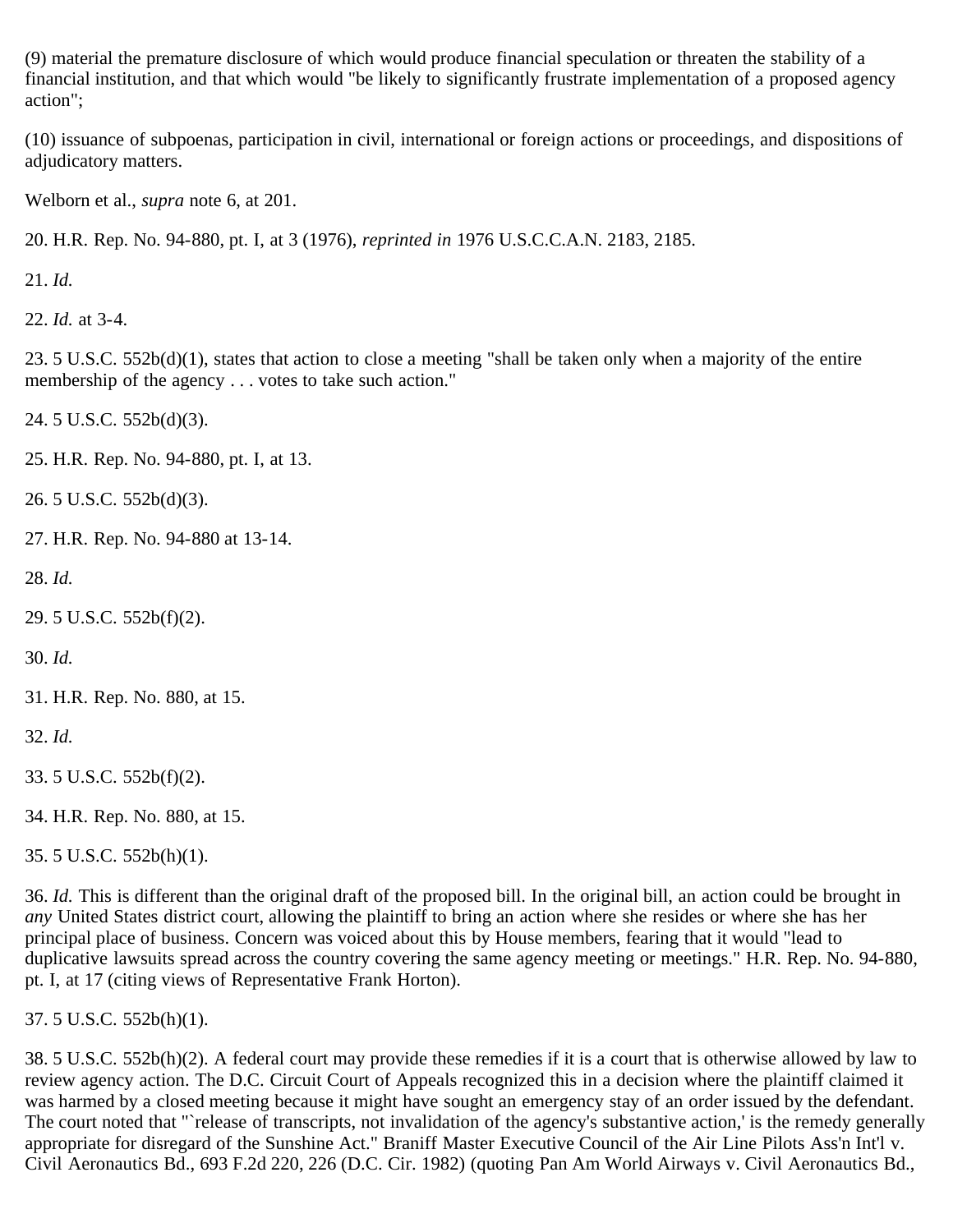684 F.2d 31, 36 (D.C. Cir. 1982)).

<span id="page-10-0"></span>39. H.R. Rep. No. 94-880, pt. I, at 17. The House Report specifically states that "since a judicial determination that a meeting was unlawfully closed will in most instances come long after the meeting has been held, and since the substantive action taken at the meeting cannot be nullified when the court is acting solely under this subsection, the possibility of finding out what transpired at the meeting represents the only realistic remedy available to a plaintiff." *Id.*

<span id="page-10-1"></span>40. 5 U.S.C. 552b(i).

<span id="page-10-2"></span>41. *Id.*

<span id="page-10-3"></span>42. *ITT*, 466 U.S. 463 (1984).

<span id="page-10-4"></span>43. *Id.* at 473 (quoting 5 U.S.C. 552b(a)(2) (1984)).

<span id="page-10-5"></span>44. Shurberg Brdcst. of Hartford, Inc. v. FCC, 617 F. Supp. 825, 827 (D.D.C. 1985) (Plaintiff, at the time of the closed meeting, was involved in an outside action against the FCC requesting a writ of mandamus. The FCC closed the meeting on the basis of pending adjudication.)

<span id="page-10-6"></span>45. Communications Systems, Inc. v. FCC, 595 F.2d 797, 798-99 (D.C. Cir. 1978). Communications petitioned for review of an FCC decision not to allow it to convert their FM radio station from a Class B to a Class C station. Communications argued that the FCC's deliberations on its request be held in public. The FCC made their decision based on notation voting. The court held that the Sunshine Act does not require the FCC to hold meetings before issuing orders to deny a request such as Communications'. *Id.* at 798.

<span id="page-10-7"></span>46. Washington Ass'n for Television and Children (WATCH) v. FCC, 665 F.2d 1264, 1267 (D.C. Cir. 1981) WATCH challenged the notice given by the FCC in regard to an open meeting to decide whether to call a meeting with shorter notice. The court held in favor of the FCC, but struck down the FCC's definition of "meeting" in its own regulations, as being more inclusive than the one contained in the Sunshine Act, and thus in excess of the Commission's rulemaking authority. *Id.* at 1272-73.

<span id="page-10-8"></span>47. *Id.*

<span id="page-10-9"></span>48. H.R. Rep. No. 94-880, pt. I, at 5 (1976), *reprinted in* 1976 U.S.C.C.A.N. 2183, 2187.

<span id="page-10-10"></span>49. *See* Welborn et al., *supra* note 6, at 220. Agency officials, at the time of implementation of the Act, pointed out four areas where they saw loss in administrative efficiency and delay which they thought did not lead to substantial benefit. These included the provision for a majority vote to delete or amend an agenda item, the full written explanation of reasons for closing a meeting, the required list of persons expected to attend a closed meeting, and for a presiding officer's statement concerning the time and place of the meeting. However, the Welborn study found that there were few serious administrative difficulties and that the Act is part of agency life, and "in the narrow administrative sense it functions smoothly." *Id.*

<span id="page-10-11"></span>50. *Id.* at 204.

<span id="page-10-12"></span>51. Marshall J. Breger, *Sunshine Act: Decade of Exposure Leaves Wrinkles*, Wall St. J., Sept. 25, 1986, at 30.

<span id="page-10-13"></span>52. Notation voting is a process in which each commissioner receives his own copy of a proposed agenda item. The commissioner then reads over each item and checks off whether he wishes to have a discussion on the matter, by way of a meeting, or he will enter a vote to approve or disapprove an item. When he has finished looking over the items, the list is sent to the Minutes Branch, where the results are determined. If any commissioner has requested discussion on any item, then it will be placed on the meeting agenda. If there is no request for discussion on an item, the votes are tabulated and the item is considered approved or disapproved. Communications Sys. v. FCC, 595 F.2d 797, 798 (D.C. Cir. 1978) (citing FCC Br. at 26-27).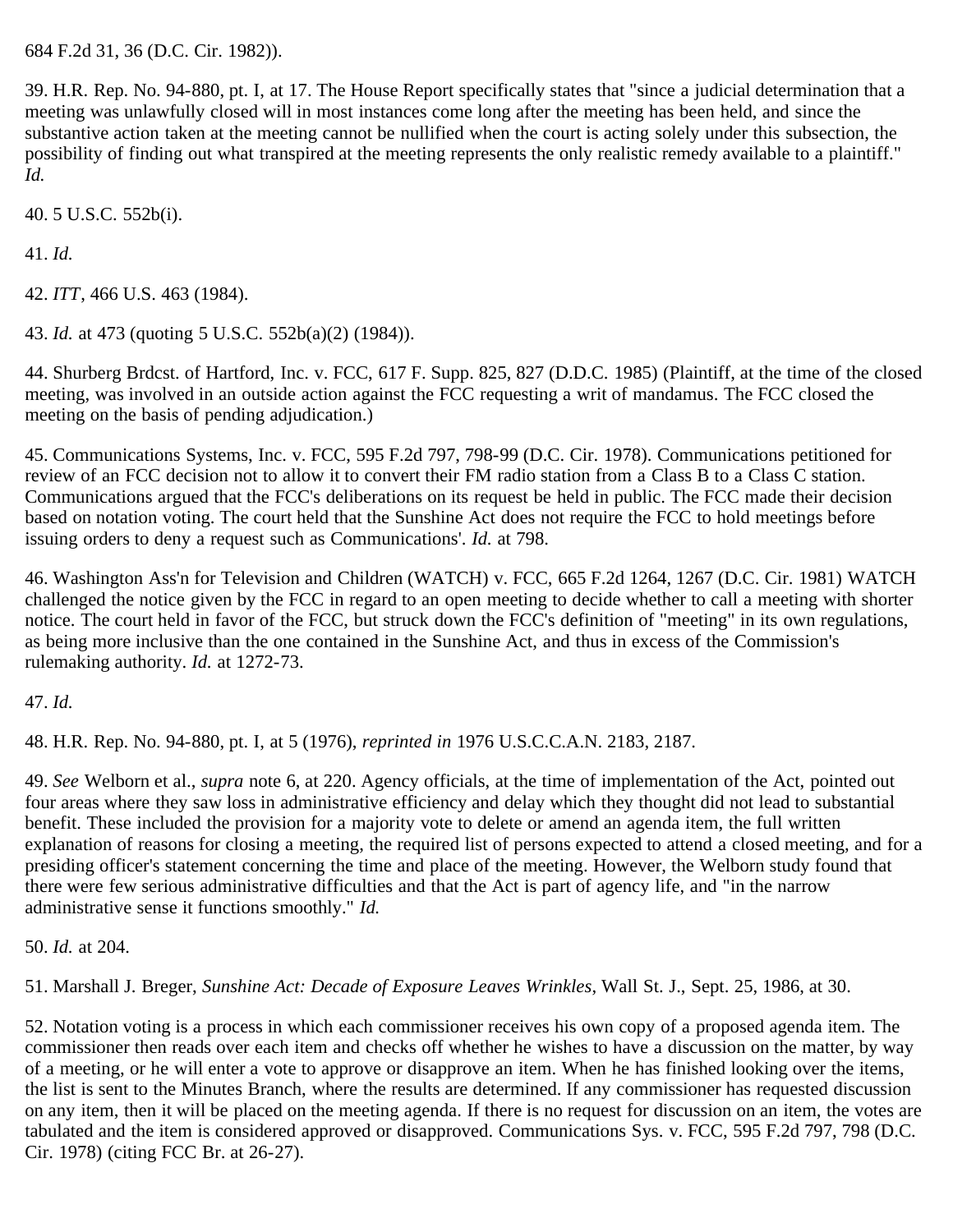<span id="page-11-0"></span>53. The Hoover Commission's Committee on Independent Regulatory Commissions concluded, before the Sunshine Act was enacted, that decisions are improved as a result of interactions among a group of peers, and stated:

A distinctive attribute of commission action is that it requires concurrence by a majority of members of equal standing after full discussion and deliberation. At its best each decision reflects the combined judgment of the group after critical analysis of the relevant facts and divergent views. This provides both a barrier to arbitrary or capricious action and a course of decisions based on different points of view and experience.

This process has definite advantages where the problems are complex . . . and where the range of choice is wide. A single official can consult his staff but does not have to convince others to make his views or conclusions prevail. The member of the commission must expose his reasons and judgments to the critical scrutiny of his fellow members and must persuade them to his point of view. He must analyze and understand the views of his colleagues if only to refute.

Welborn et al., *supra* note 6, at 235 (quoting Commission on Organization of the Executive Branch of Government, Task Force Report on Regulatory Commissions app. N at 21 (1949).

<span id="page-11-1"></span>54. Breger, *supra* note 49.

<span id="page-11-2"></span>55. Davis & Pierce, *supra* note 16, 5.18, at 221.

<span id="page-11-3"></span>56. Mr. Friedman also stated that it is impossible for the kind of discussion needed to take place on policy issues to be done in a public forum, which leads to a deterioration in the decision-making process. *Capital Markets Deregulation and Liberalization Act of 1995: Hearings on H.R. 2131 before the House Comm. on Commerce*, 104th Cong. 237 (1995) (statement of Stephen J. Friedman).

<span id="page-11-4"></span>57. Welborn et al., *supra* note 6, at 236.

<span id="page-11-5"></span>58. *Id.*

<span id="page-11-6"></span>59. H.R. Rep. No. 94-880, pt. I, at 7 (1976), *reprinted in* 1976 U.S.C.C.A.N. 2183, 2189.

<span id="page-11-7"></span>60. Meetings of staff members were not unheard of before the Sunshine Act, but the Welborn study found that they were much more common after the Act. The study also noted that these meetings were much more likely to take place before the scheduled open meetings. Welborn et al., *supra* note 6, at 223.

<span id="page-11-8"></span>61. *Id.*

<span id="page-11-9"></span>62. *Id.* at 239

<span id="page-11-10"></span>63. *Id.*

<span id="page-11-11"></span>64. *Id.* at 236.

<span id="page-11-12"></span>65. *Id.*

<span id="page-11-13"></span>66. Communications Sys., Inc. v. FCC, 595 F.2d 797 (D.C. Cir. 1984).

<span id="page-11-14"></span>67. *Id.* at 800-01.

<span id="page-11-15"></span>68. Welborn et al., *supra* note 6, at 233.

<span id="page-11-16"></span>69. FCC v. ITT World Comm., Inc., 466 U.S. 463 (1984).

<span id="page-11-17"></span>70. A.A. Sommer, Jr., *A Commissioner's Anger*, Insights, Nov. 1991, at 4.

<span id="page-11-18"></span>71. *Id.*